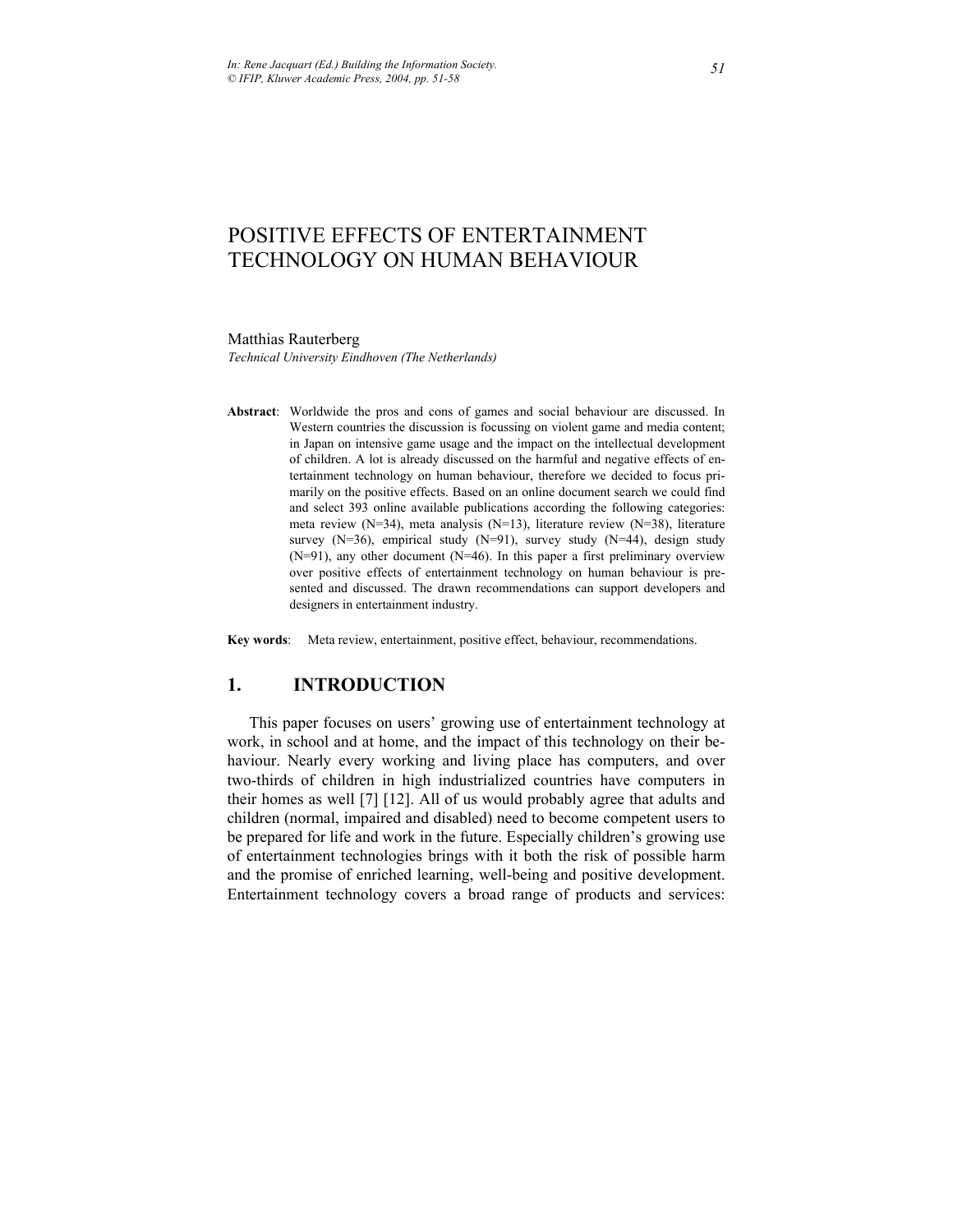movie, music, TV (including upcoming interactive TV), VCR, VOD (including music on demand), computer game, game console, video arcade, gambling machine, internet (e.g. chat room, board and card games, MUD), intelligent toy, edutainment, simulation, VR, and upcoming service robots [2] [21] [24] [30].

# **2. META REVIEW APPROACH**

This paper presents the preliminary results of a literature search and review. We searched for the following keywords (context specific in different combinations): 'academic achievement, altruism, ANOVA, attainment, children, computer, education, edutainment, entertainment, gamble, game, meta analysis, PDF, performance, pet, positive effect, religion, robot, school record, review, survey, technology, therapy, user study, video', using the following search engines/databases: 'ACM Digital Library, IEEE Computer Society Digital Library, Internet via Google, ISI web of science, Kluwer online, LookSmart, Prenctice Hall, Science Direct, Scirus for scientific information, SpringerLink, Wiley interScience'. We could find, select and process 393 online available publications (e.g. DOC, RTF, PDF or HTML format) according the following categories: meta review (N=34), meta analysis (N=13), literature review (N=38), literature survey (N=36), empirical study  $(N=91)$ , survey study  $(N=44)$ , design study  $(N=91)$ , any other document (N=46) (for a complete reference list see [27]). The preliminary and selective results presented in this paper summarize research so far available on how the use of entertainment technology affects human's daily life in a *positive* and promising manner.

#### **3. GENERAL REMARKS**

It has to be pointed out that addiction, racism, sexism, violence, etc are not new inventions of the entertainment and game industry and would not disappear from the world, where games abolished. They should better be seen as a reflection of underlying dimensions of a society or culture into economical and social accepted artifacts [6]. In this respect a criticism of games can not be separated from a fundamental critique of the society which produce, accept and promote these games. It could be shown [35] that misunderstanding is endemic in the Western culture because most of the Western societies tend to believe that the best way to a common goal is by rigorous and often aggressive dispute. There for a lot confrontational public forums are established, from congressional politics to media hearings. Tannen [35] argues that thoughtful debate and real understanding gets lost in all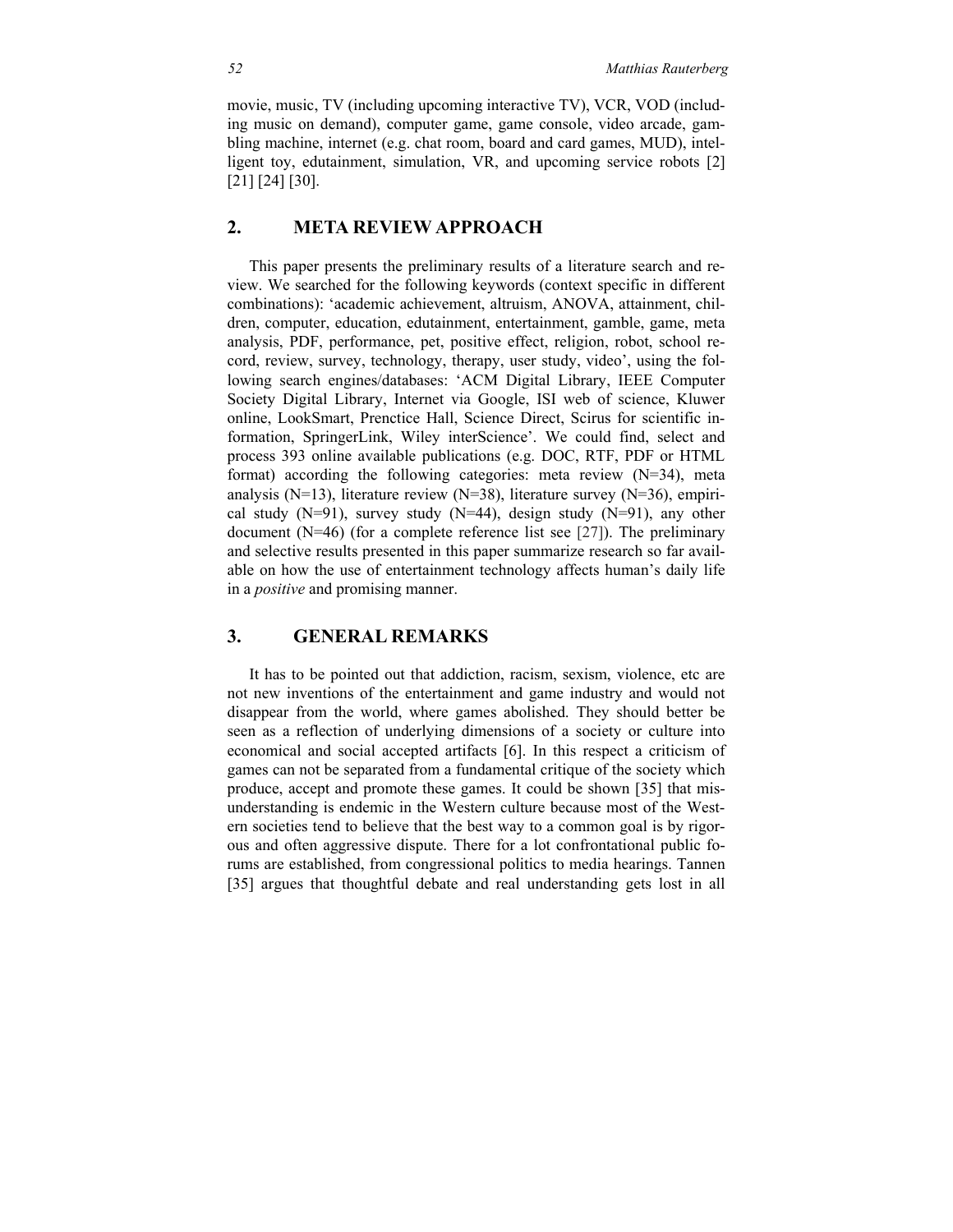these disputes. She suggests to consider other methods of communication and offers a survey of mostly non-Western ways of dealing with conflict, including the use of intermediaries and rituals.

It is our responsibility as researchers, engineers, politicians, parents and educators to pay attention to all relevant issues, and to discuss them in the proper context of references and values, so that entertainment industry can be enabled to make correct choices for their future developments (see e.g. [2] [11] [23]). How can we get an appropriate orientation, given the fact that controversial discussions take place (see [1] [7] [13] [14] [32])?

# **4. RESULTS AND RECOMMENDATIONS**

### **4.1 EFFECTS IN EDUCATIONAL CONTEXT**

**Play**: People who have been allowed and encouraged to play stand the best chance of becoming healthy, happy and productive members of society [33]. Some positive aspects of playing can promote literacy, thinking, reflecting and creativity [16] [31].

**General development**: Games require the use of logic, memory, problem solving and critical thinking skills, visualization and discovery [34]. Their use requires that players manipulate objects using electronic tools and develop an understanding of the game as a complex system. Play is an effective teaching strategy both inside and outside school. According to Goldstein "more than 40 studies concludes that play enhances early development by at least 33%" [36]. Play with games and toys are an important part of child development to acquire a variety of skills for life, such as motor-coordination, social and cognitive skills [15]. As societies become increasingly concerned about the physical and psychological well-being of children, the value of playing and learning is getting crucial [22]. Players can progress from newcomer to expert, in particular in belonging to a *social* system [11].

**Teaching**: If computer games are to become part of educational settings, it is crucial to question existing stereotypes and to ensure that the culture of games players in education conforms to neither [13]. It is teachers' stereotypes that resist change and not people; therefore, by interrogating conceptions of these stereotypes it is possible to avoid falling into the error of believing them to be exclusive descriptors of games players [11].

**Academic performance**: In a research program the use of electronic communication and games with children was investigated in both classroom and after-school settings for nearly 15 years [9]. The after-school programs was called "The Fifth Dimension", and include the typical uses of home computers, such as educational software, computer games, searching the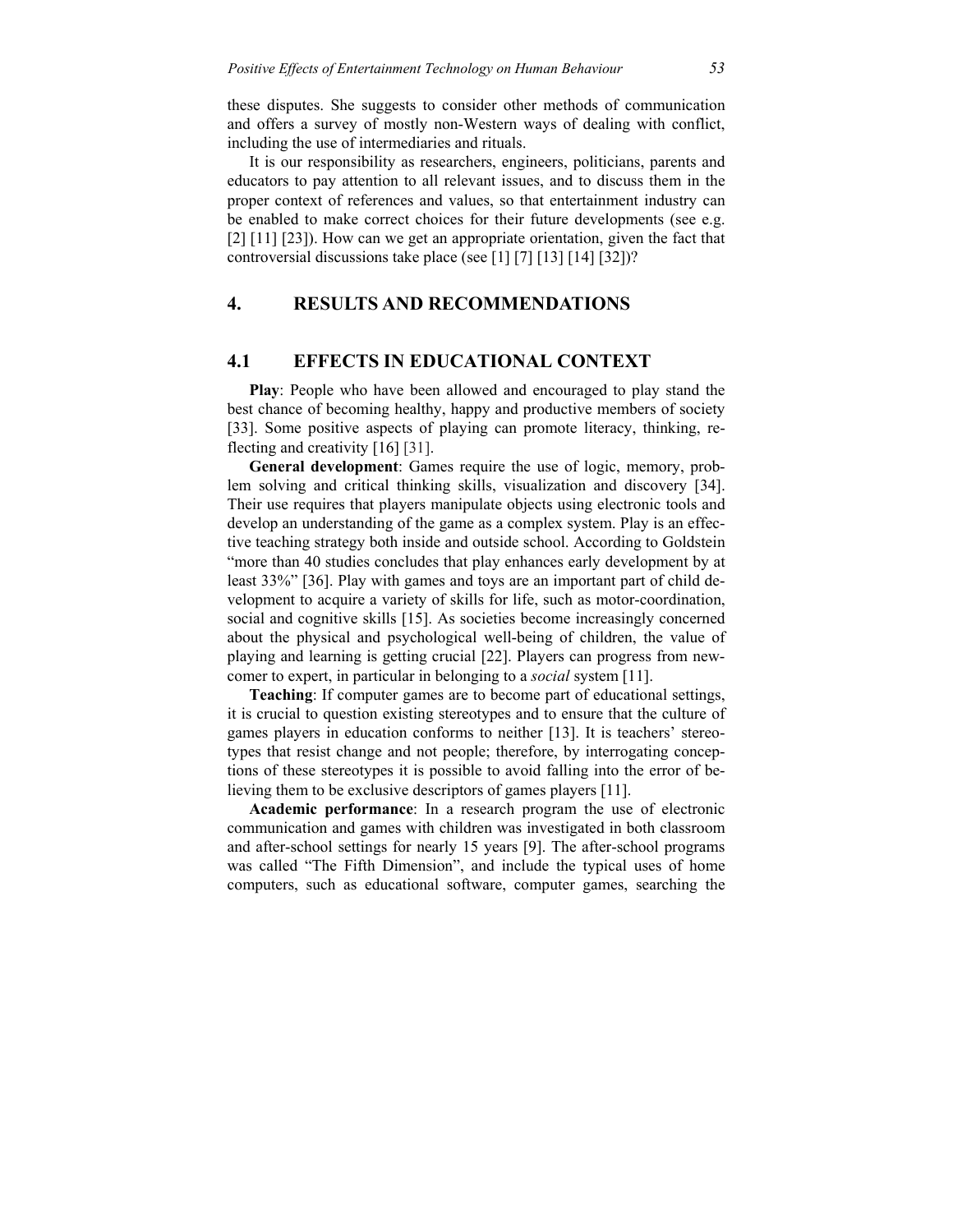Internet, and multi-user dungeons (MUD) activities. Subject matter includes social development, geography, communications, reading, writing, math, social studies, health, technology, language, and problem solving. The computer games and Internet activities are based in a social and cognitive context that includes a ladder of challenges [25]. This research program effects include advances in reading [31] and mathematics [8] [10], computer knowledge, following directions, grammar and school achievement tests [9].

A considerable body of research has examined the effects of computer use on *academic performance*. Reviews of this literature typically conclude that the results are preliminary (e.g., [29], [33]). Although benefits of computer use have been observed, they typically depend on a variety of factors (mainly on *context of use* and *content*). The only positive cognitive effect have been consistently observed is *visual-spatial skills*. Gaming in 2D or 3D applications contributes to visual-spatial skills, at least when these skills are assessed immediately after the computer activity [34].

# **4.2 EFFECTS ON SOCIAL BEHAVOUR**

**Collaboration**: Collaborative game playing necessitates the development of social skills, for example in order to decide on, define and agree goals. All of these features should be usefully incorporated into next generation of computer games that will support positive effects on the social and intellectual development of the users. In a meta-analysis study [17] 122 empirical studies on the effect of competition on result of players' improvement are reviewed. This meta-analysis included every study that could be found on achievement in (a) co-operative, (b) competitive and/or (c) individualistic tasks (not only games and play). 65 studies found that (a) co-operation tasks promotes higher achievement than (b) competitive tasks, 8 found the reverse, and 36 found no statistically significant difference. Co-operation tasks promoted higher achievement than (c) individualistic tasks in 108 studies, while 6 found the reverse, and 42 found no difference. The superiority of cooperation could be justified for higher achievement for all subject areas and all age groups [17] (see also [18]).

**Prosocial behaviour**: The results of a meta analysis about positive effects of television on social behaviour indicate clearly that *prosocial content* of entertainment technology does have positive effects as follows [20]: "(1) Children exposed to prosocial content have more positive social interactions, show more altruistic behavior and self-control, and have less stereotyped views of others. (2) The strongest effects of prosocial content were found for measures of altruism. (3) Relying on children's ability to pick out the moral messages from programs which feature violence or conflict and some prosocial resolution may backfire, leading to more aggression than merely showing the conflict. (4) Effects of prosocial content are often strongest when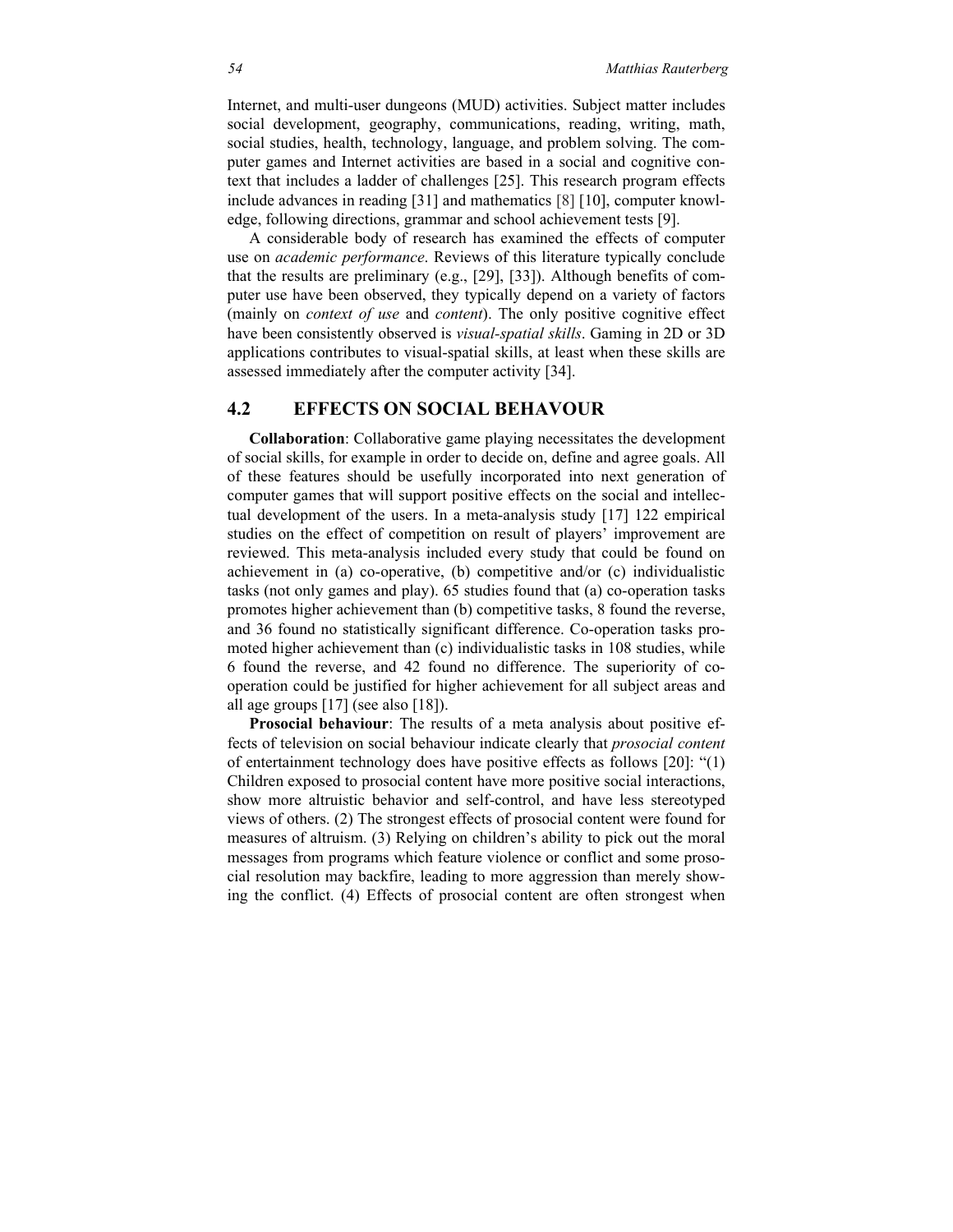viewing is combined with discussion. (5) The effect sizes overall ranged from small to medium. (6) Effects of prosocial content were strongest for pre-school and grade-school children, diminishing in adolescence. (7) Effects are somewhat stronger for girls than for boys" (p. 19). In a more recent literature review the following results are presented [34]: (1) "game playing did not impact the social network and characteristics of interactions among children" (p. 17); (2) "socially anxious and lonely people find more honest and intimate human relationships with others on the Internet than in the real world, and they tend to successfully integrate these online relationships into their offline lives" (p. 20).

**Recommendations**: Cole's results [9] indicate that well designed computer games and Internet activities for home use can have a lasting positive impact on children's academic performance. The design of entertainment product should focus on prosocial and altruistic content (e.g. Tamagotchi [4], Robota [3], Kismet [5], Affect-Support Agent [19]). Based on the results of Johnson's meta-analysis co-operative entertainment systems are strongly recommended [17]. The results of an experimental study show that separated audio communication line per team should be provided to increase cooperation among team members [26].

#### **4.3 THERAPEUTIC EFFECTS**

**Health Care**: The introduction of the 'mental commit' robot pet Paro in a hospital environment showed promising results: the mood of children and elderly patients could be positively changed [23]. Turnin et al [38] could find a positive influence of a computer game on 2000 children for nutritional teaching. "In conclusion, it is possible for children to learn good eating habits by playing computer games" (p. 239).

**Hyperactivity**: Early research suggests that active play may reduce impulsivity thereby helping children with attention deficit and hyperactivity disorder (ADHD, see [37]). Goldstein concludes [14] that play is of fundamental importance to children, but it is not always recognized and fully appreciated by adults and society. Playing is fun and contributes to children's happiness, but it is also vital to their health and well-being.

**Phobia**: Using a low-cost commercial computer game VR application with head mounted display applied to phobic and non-phobic persons resulted in a sufficient amount of immersion and presence for the phobic patients to be useful for therapeutic settings [28].

**Recommendations**: "The phobogenic effectiveness of the inexpensive hardware and software used in this study shows that VR technology is sufficiently advanced for VR exposure therapy to move into the clinical mainstream" ([28] p. 475). The authors conclude that low cost, therapeutic VR applications based on desktop VR games are superior to their expensive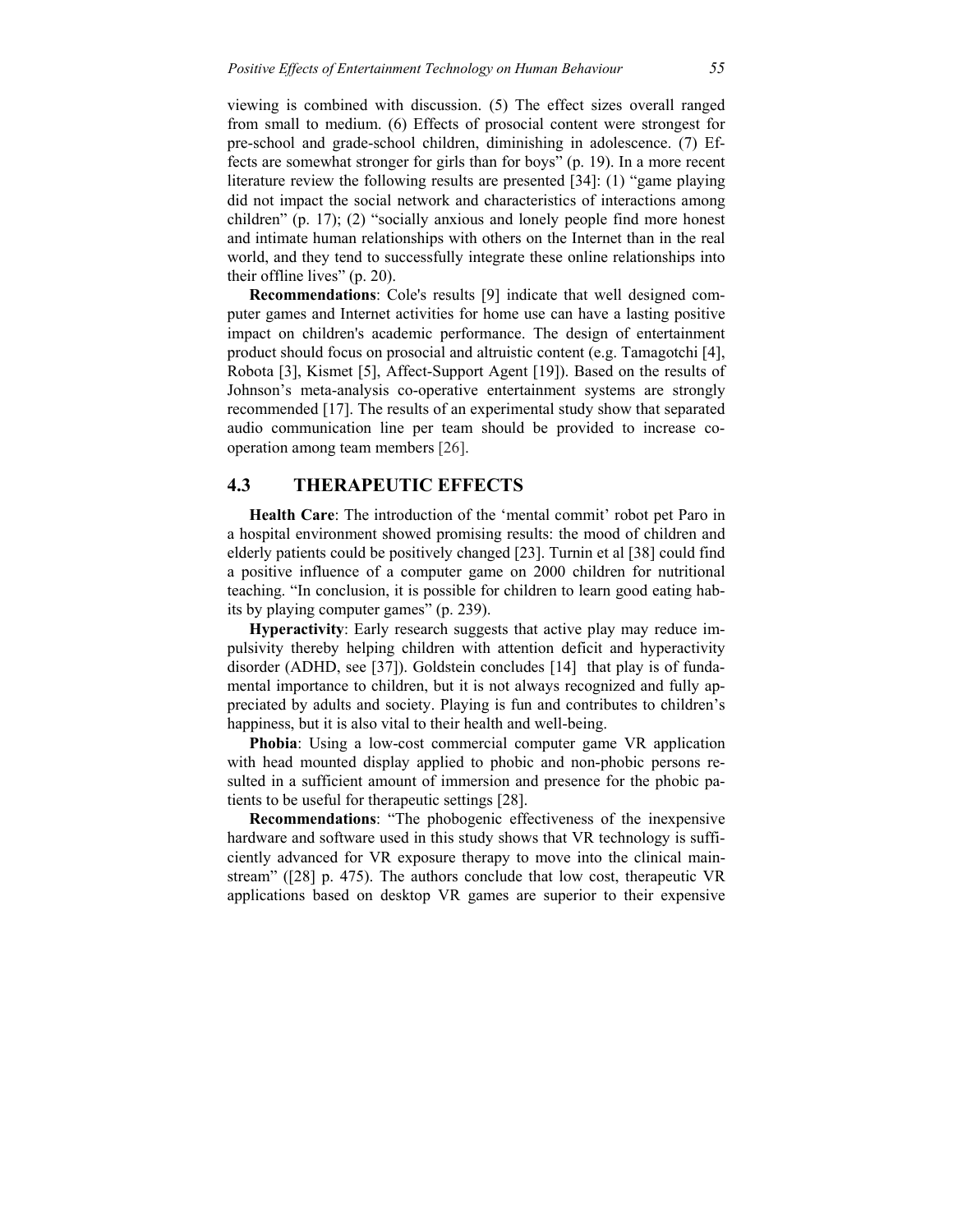commercial counterparts. Mental commit robots and computer games with proper content have positive health effects as well.

# **5. CONCLUSIONS**

So far, two main conclusions can be drawn: (1) not the technology in its self, but the *content* of the product or service really matters, (2) the *context of use* is almost as important as the content. If the content and the context of use is properly designed, *positive* effects on the users can be achieved. The following contents and contexts of use can maximize positive effects on human behaviour of different age (children, adults, elderly): prosocial content, game like computer aided instructions/learning application, and robot pets in a multi-user, collaborative, educative or therapeutic setting.

#### **6. REFERENCES**

- [1] Anderson, C. & Bushman, B. (2002). Effects of media violence on society. *Science*, Vol. 295, No. 3, pp. 2377-2379.
- [2] Berman, S. (2004). Media and entertainment 2010. *Report*, IBM Business Consulting Sevices.
- [3] Billard, A. (2003). Robota: clever toy and educational tool. *Robotics and Autonomous Systems*, Vol. 42, pp. 259-269.
- [4] Bloch, L.-R. & Lemish, D. (1999). Disposable love. *new media & society*, Vol. 3, pp. 283-303.
- [5] Breazeal, C. (2003). Toward sociable robots. *Robotics and Autonomous Systems*, Vol. 42, pp. 167-175.
- [6] Breuer, H. (2001). Kultivation und Imagination in den neuen Medien [Cultivation and imagination in new media]. *PhD Thesis*, O.-v.-G.-Universität Magdeburg, Germany.
- [7] Calvert, S., Jordan, A.B. & Cocking, R.R. (2002). *Children in the digital age: the role of entertainment technologies in children's development*. Praeger Publishers.
- [8] Clements, D. H. (2000). From exercises and tasks to problems and projects unique contributions of computers to innovative mathematics education. *Journal of Mathematical Behavior*, Vol. 19, No. 1, pp. 9–47.
- [9] Cole, M. (1996). *Cultural psychology: a once and future discipline*. Harvard Press.
- [10] Cox, M. & Abbott, M. (2004, eds.). A review of the research literature relating to ICT and attainment. *Report*, retrieved April 27, 2004 from www.becta.org.uk
- [11] Cox, M. & Webb, M. (2004, eds.). An investigation of the research evidence relating to ICT pedagogy. *Report*, retrieved April 27, 2004 from www.becta.org.uk
- [12] Durkin, K. & Aisbett, K. (1999). Computer Games and Australians today. *Report*, Office of Film and Literature Classification, Sydney, Australia.
- [13] Garthwait, A. (2001). Factors influencing technology's effect on student achievement and a caution about reading the research. *Occasional Paper No. 40,* a publication of the College of Education & Human Development, University of Maine, USA.
- [14] Goldstein, J. (2000). Effects of electronic games on children. *Testimonial Statement* to US senate committee on Commerce, Science and Transportation, March 2000, USA.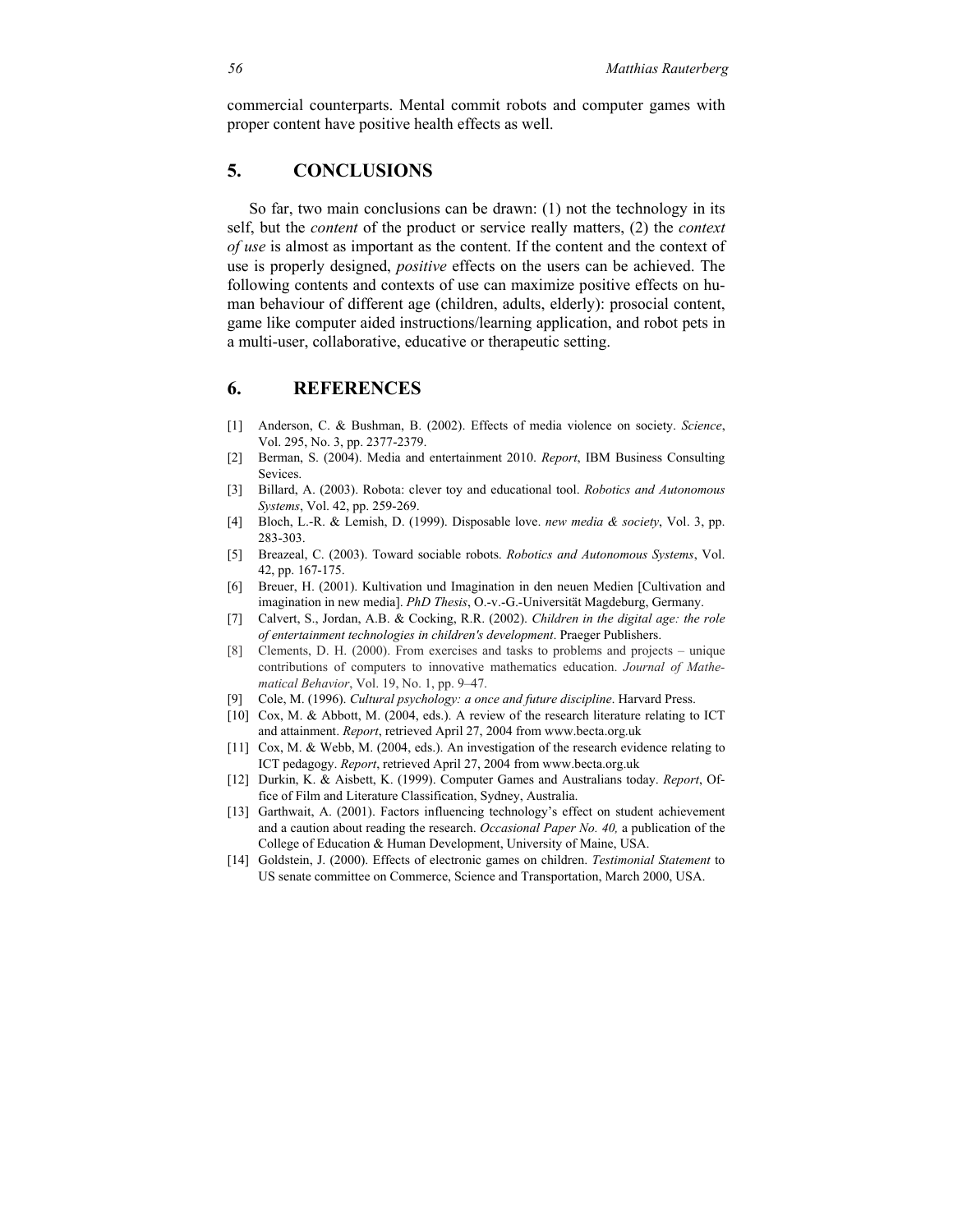- [15] Goldstein, J. & Raessens, J. (2004, in press). *Handbook of computer game studies*. Cambridge, MA: MIT Press.
- [16] Hartung, P. J. (2002). Development through work and play. *Journal of Vocational Behavior*, Vol. 61, pp. 424-438.
- [17] Johnson, D. W., Maruyama, G., Johnson, R.T., Nelson, D., & Skon, L. (1981). Effects of co-operative, competitive and individualistic goal structures on achievement: A metaanalysis. *Psychological Bulletin*, Vol. 89, pp. 47-62.
- [18] Kerlin, B A. (1992). Cognitive engagement style self regulated learning and cooperative learning. Retrieved April 27, 2004 from http://kerlins.net/bobbi/research/myresearch/srl/
- [19] Klein, J., Moon, Y. & Picard, R. (2002). This computer responds to frustration: theory, design, results and implications. *Interacting with Computers*, Vol. 14, pp. 119-140.
- [20] Mares, M.-L. (1996). Positive effects of television on social behavior: a meta analysis. *Report Series No. 3*, The Annenberg Public Policy Center, Pennsylvania, USA.
- [21] Nakatsu, R. & Hoshino, J. (2003; eds.). *Entertainment computing-technologies and applications*. Kluwer Academic Press.
- [22] National Science Foundation (2001). The application and implications of information technologies in the home: where are the data and what do they say? *Report No. NSF 01- 313*, Division of Science Resources Studies, USA.
- [23] No author (2003). Therapeutic robot. *AIST Today International Edition*, No. 9, pp. 2-3.
- [24] Pek, Z. (2003). What is entertainment technology? A short overview. *Online document* retrieved May 7, 2004 from www.nb2bc.co.uk/pdfs/entertaintech.pdf
- [25] Priest, J., Coe, R., Evershead, B. & Bush, N. (2004). An exploration of the use of ICT at the millennium primary school, Greenwich. *Report* available at www.becta.org.uk
- [26] Rauterberg, M. (2003). Determinantes for collaboration in networked multi-user games. In: R. Nakatsu & J. Hoshino (eds.), *Entertainment computing-technologies and applications* (pp. 313-321). Kluwer Academic Press
- [27] Rauterberg, M. (2004). Entertainment technology and human behavior: literature study. *Technical Note*, No. TUE-ID-04-07-1, Technical University Eindhoven, Netherlands.
- [28] Robillard, G., Bouchard, S., Fournier, T. & Renaud, P. (2003). Anxiety and presence during VR immersion: a comparative study of the reactions of phobic and non-phobic participants in therapeutic virtual environments derived from computer games. *Cyber-Psychology & Behavior*, Vol. 6, No. 5, pp. 467-477.
- [29] Roschelle, J. M., Pea, R. D., Hoadley, C. M., Gordon, D. N., & Means, B. M. (2000). Changing how and what children learn in school with computer-based technologies. *Children and Computer Technology*, Vol. 10, No. 2, pp. 76-101.
- [30] Rose, B. & Lenski, J. (2003). Internet and multimedia 10: the emerging difital consumer. *Report*, Arbitron Internet broadcast Services & Edison Media Research.
- [31] Saracho, O. N. & Spodek, B. (1998). A play foundation for family literacy. *International Journal of Educational Research*, Vol. 29, pp. 41-50.
- [32] Shields, M. & Behrmann, R. (2000). Children and computer technology: analysis and recommendations. *Children and Computer Technology,* Vol. 10, No. 2, pp. 4-30.
- [33] Subrahmanyam, K., Kraut, R. E., Greenfield, P. M. & Gross, E. F. (2000). The impact of home computer use on children's activities and development. *Children and Computer Technology,* Vol. 10, No. 2, pp. 123-144.
- [34] Subrahmanyam, K., Greenfield, P. M., Kraut, R. E. & Gross, E. F. (2001). The impact of computer use on children's and adolescents' development*. Applied Developmental Psychology*, Vol. 22, pp. 7-30.
- [35] Tannen, D. (1999). *The Argument Culture: Stopping America's war of words*. Ballantine